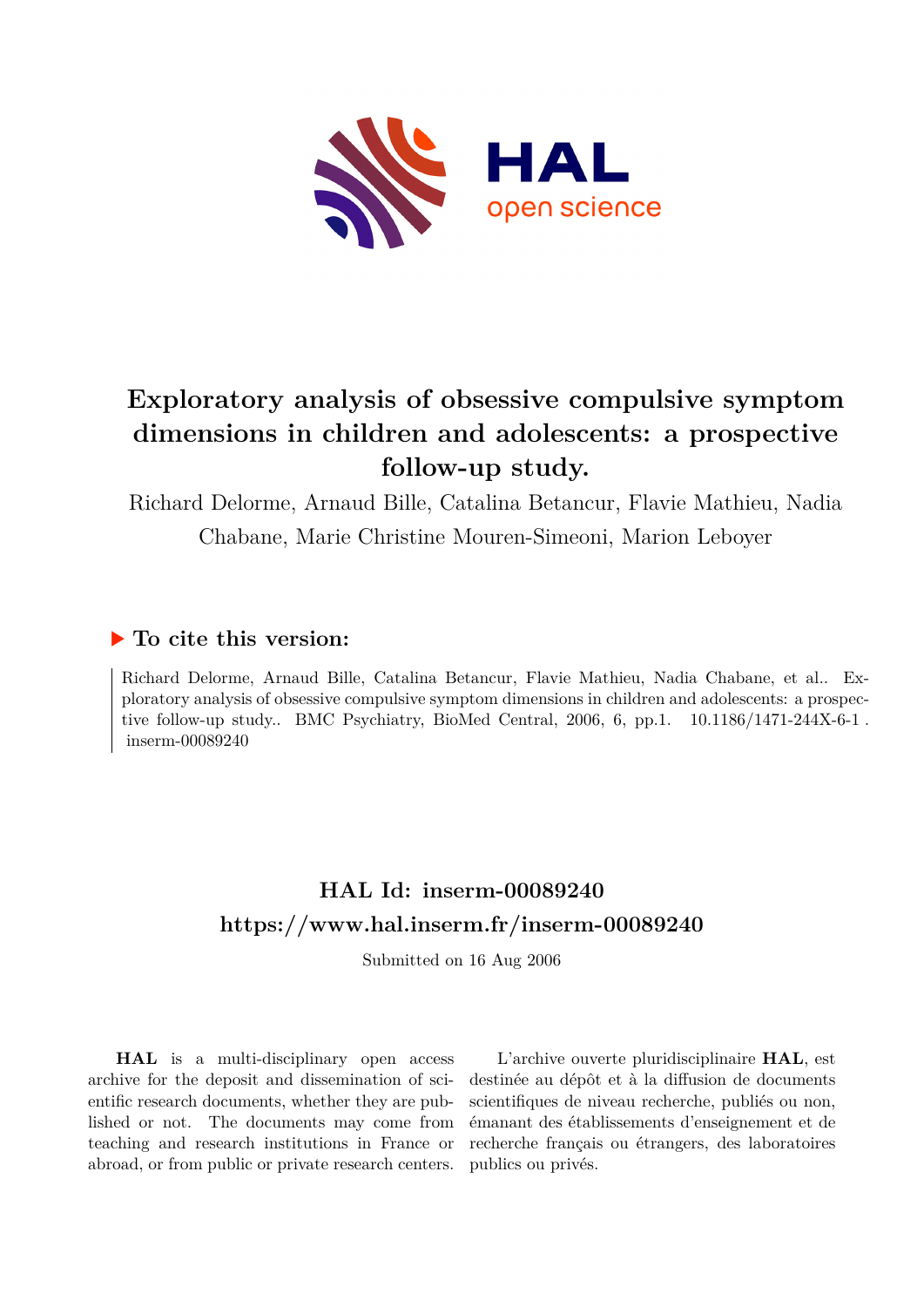### Research article **Contract Contract Contract Contract Contract Contract Contract Contract Contract Contract Contract Contract Contract Contract Contract Contract Contract Contract Contract Contract Contract Contract Contra**

# **Exploratory analysis of obsessive compulsive symptom dimensions in children and adolescents: a Prospective follow-up study** Richard Delorme<sup>\*1,2</sup>, Arnaud Bille<sup>3</sup>, Catalina Betancur<sup>1</sup>, Flavie Mathieu<sup>1</sup>, Nadia Chabane<sup>1,2</sup>, Marie Christine Mouren-Simeoni<sup>2</sup> and Marion Leboyer<sup>1,3</sup>

Address: <sup>1</sup>INSERM U513, Faculté de Médecine, Université Paris XII, Créteil, France, <sup>2</sup>Service de Psychopathologie de l'Enfant et de l'Adolescent, Hôpital Robert Debré, Assistance Publique-Hôpitaux de Paris, Paris, France and <sup>3</sup>Service de Psychiatrie, Hôpital Henri Mondor et Albert Chenevier, Assistance Publique-Hôpitaux de Paris, Créteil, France

Email: Richard Delorme\* - delorme@im3.inserm.fr; Arnaud Bille - arnaud.bille@tiscali.fr; Catalina Betancur - betancur@im3.inserm.fr; Flavie Mathieu - mathieu@im3.inserm.fr; Nadia Chabane - chabane@im3.inserm.fr; Marie Christine Mouren-Simeoni - marie\_christine.mouren\_simeoni@rdb.ap-hop-paris.fr; Marion Leboyer - leboyer@im3.inserm.fr

\* Corresponding author

Published: 05 January 2006

*BMC Psychiatry* 2006, **6**:1 doi:10.1186/1471-244X-6-1

[This article is available from: http://www.biomedcentral.com/1471-244X/6/1](http://www.biomedcentral.com/1471-244X/6/1)

© 2006 Delorme et al; licensee BioMed Central Ltd.

This is an Open Access article distributed under the terms of the Creative Commons Attribution License [\(http://creativecommons.org/licenses/by/2.0\)](http://creativecommons.org/licenses/by/2.0), which permits unrestricted use, distribution, and reproduction in any medium, provided the original work is properly cited.

Received: 13 June 2005 Accepted: 05 January 2006

#### **Abstract**

**Background:** Recent statistical approaches based on factor analysis of obsessive compulsive (OC) symptoms in adult patients have identified dimensions that seem more effective in symptom-based taxonomies and appear to be more stable over time. Although a phenotypic continuum from childhood to adulthood has been hypothesized, no factor analytic studies have been performed in juvenile patients, and the stability of OC dimensions in children and adolescents has not been assessed.

**Methods:** This study was designed to perform an exploratory factor analysis of OC symptoms in a sample of children and adolescents with OC disorder (OCD) and to investigate the course of factors over time (mean follow-up period: four years).

**Results:** We report for the first time that four symptom dimensions, remarkably similar to those previously described in adults, underlined the heterogeneity of OC symptoms in children and adolescents. Moreover, after follow-up, the symptom dimensions identified remained essentially unmodified. The changes observed concerned the intensity of dimensions rather than shifts from one dimension to another.

**Conclusion:** These findings reinforce the hypothesis of a phenotypic continuum of OC symptoms from childhood to adulthood. They also strengthen the interest for investigating the clinical, neurobiological and genetic heterogeneity of OCD using a dimension-based approach.

#### **Background**

Obsessive-compulsive disorder (OCD) is a severe, chronic neuropsychiatric illness affecting 1%–3% of children and adolescents, characterized by recurrent, distressing, unwanted thoughts (obsessions) and repetitive, ritualistic behaviors (compulsions). Although standard nomenclatures regard OCD as a unitary nosological entity, patients typically display a wide variety of obsessions and/or compulsions of varying severity. The diversity of demographic and clinical characteristics [1,2], nature of OCD symp-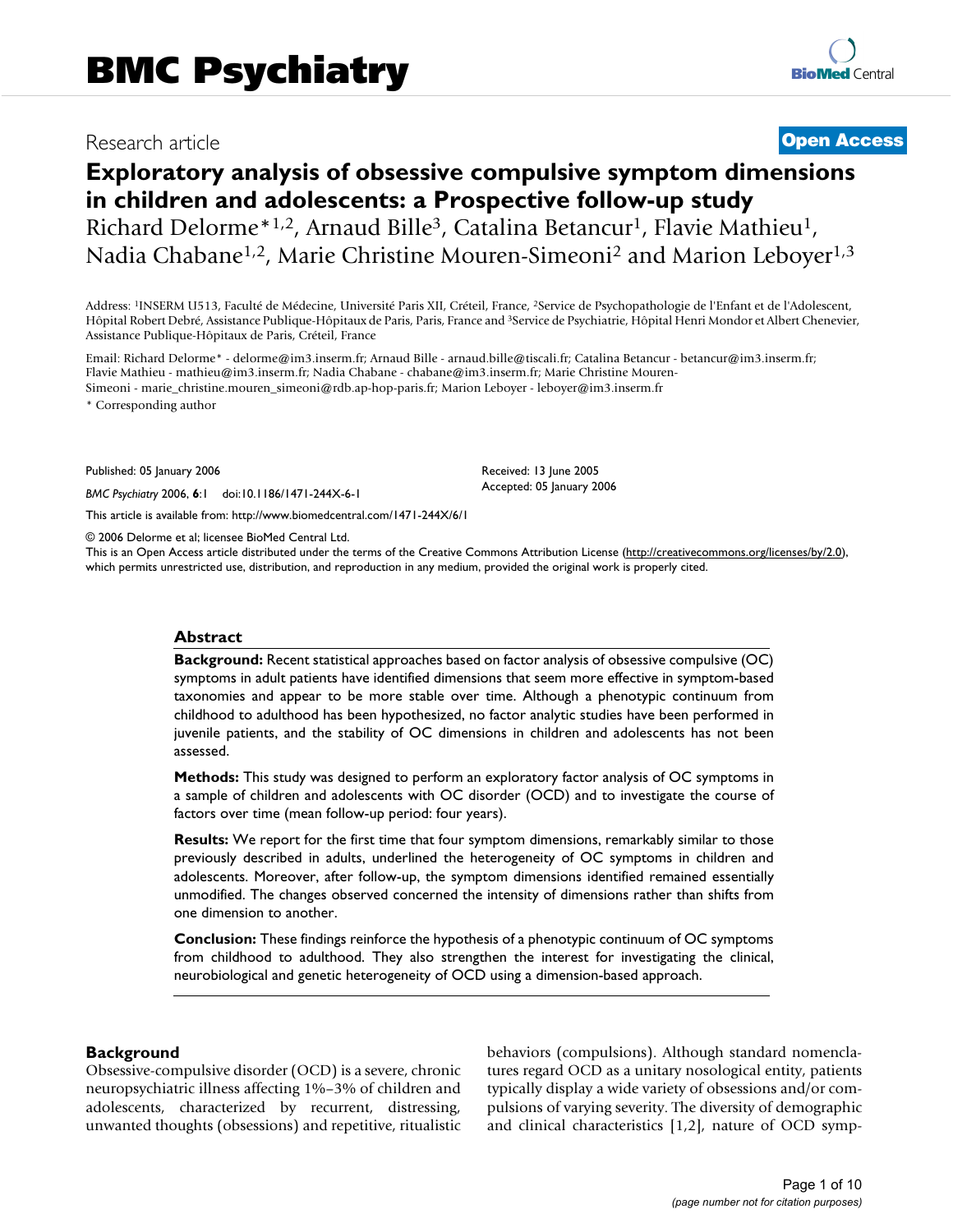toms (predominance of obsessions or compulsions), associated comorbid disorders [3], and response to treatment interventions [4], suggests that important subtypes of OCD may exist. However, earlier attempts for symptom-based taxonomies have met limited success. Indeed, the categorical studies that used mutually exclusive subgroups of patients (e.g., checkers versus washers) to determine a specific relationship with clinical variables such as psychopathology, response to treatment, or genetic and neurobiologic variables were relatively uninformative, and follow-up studies reported important changes in the constellation of OC symptoms over time. In the longest follow-up study ever published, covering a period of 40 years from baseline to re-evaluation, Skoog and Skoog [5] reported that more than half of the adult OCD patients had a qualitative change in their symptom themes. In addition, a study in children and adolescents reported drastic changes of OC symptoms over time [6], since none of 79 juvenile patients maintained the same pattern of symptoms during the follow-up period lasting from 2 to 16 years. These two studies, which used a categorical approach [Skoog and Skoog used an idiosyncratic definition of symptom categories, whereas Rettew et al. used the Yale-Brown Obsessive Compulsive Scale (Y-BOCS) symptom checklist], concluded that OC symptoms displayed a marked instability across time.

In contrast to these findings, more recent statistical approaches, based on factor analysis and taking into account the complexity of OC symptoms seen in patients, tended to identify dimensions that could be more effective in symptom-based taxonomies, and preliminary findings suggest that they could be more stable over time (for review, see [7]). These studies suggest the presence of certain broad symptom domains that capture the heterogeneity of OC symptoms. Four major dimensions accounting for more than 60% of the variance have been consistently identified: the first dimension is characterized by symmetry and ordering obsessions and compulsions; the second is composed of aggressive, religious, sexual, and somatic obsessions, and checking compulsions; the third includes contamination obsessions and cleaning/washing compulsions; and the fourth comprises hoarding obsessions and compulsions [8-12]. The validity of the four-factor model has gained support from studies showing that these factors: i) are characterized by specific clinical features such as sex, age at onset, comorbid tics and personality disorders [8,10,13,14]; ii) are mediated by relatively distinct patterns of activation of fronto-striato-thalamic circuits [15]; iii) represent predictors of the response to serotonin reuptake inhibitors [11]; and finally iv) are related to different patterns of genetic transmission [16], and could be associated with specific susceptibility loci [17].

To date, only one study has investigated the longitudinal stability of this four factor structure. A preliminary prospective study in adult OCD patients reported that symptom dimensions appeared to be more stable over time in adults than previously suggested [18]. Although there was a decrease in the intensity of dimensions, not correlated to the overall reduction of the severity of the disorder, shifts from one dimension to another were rare at six months intervals up to two years post-initial assessment. No factor analytic studies have been performed in child and adolescent populations. The only study performed to date about symptom stability in pediatric OCD was the study of Rettew et al. [6] mentioned previously, which reported a change of symptoms over time. These findings could be due to the statistical methodology of the study, based on symptom categories rather than symptom dimensions.

In order to explore the multidimensionality of OC symptoms in pediatric patients and the temporal stability of the dimensions, we performed a factor analysis of OC symptoms in a sample of children and adolescents with OCD and investigated the course of these factors after a mean follow-up period of  $3.8 \pm 0.9$  years. Assuming a developmental continuity of OCD over time [19,20], we hypothesized that exploratory factor analysis in a sample of children and adolescents with OCD should produce similar dimensions to those reported in adult populations, and as a consequence, should show temporal stability.

### **Methods**

#### *Participants*

Patients seeking treatment at a university-based OCD clinic and meeting DSM-IV criteria for OCD were recruited between 1998 and 2001 to participate in a genetic study. Seventy-three patients (44 males and 29 females), aged 7 to 18 years at interview (mean  $\pm$  SD: 13.7  $\pm$  2.7 years) were included in the present study. All subjects were from Caucasian descent. Their mean  $(\pm SD)$  age at onset of OCD was  $9.5 \pm 3.2$  (range 3 to 17) years. At inclusion, 59 of them (70.8%) had been receiving serotonergic receptor inhibitors for 12 weeks or more, and 23 (31.5%) had received or were receiving a trial of behavior therapy. Their mean  $(\pm SD)$  scores on the Y-BOCS were  $22.2 \pm 6.0$  for total score,  $10.8 \pm 3.2$  for the obsession subscale, and  $11.3 \pm 3.5$  for the compulsion subscale.

All subjects were contacted for a follow-up evaluation, and of the initial group of patients, 42 (57.5%) participated in the re-evaluation,  $3.8 \pm 0.9$  years (mean  $\pm$  SD) after baseline. Data comparability analyses showed no differences among those who participated or not in terms of sex distribution, age, age at onset and Y-BOCS total score at baseline. In the re-evaluated group, a significant decrease of the mean  $(\pm SD)$  total score of the Y-BOCS from baseline (22.3  $\pm$  5.3) to follow-up (17.1  $\pm$  5.7) was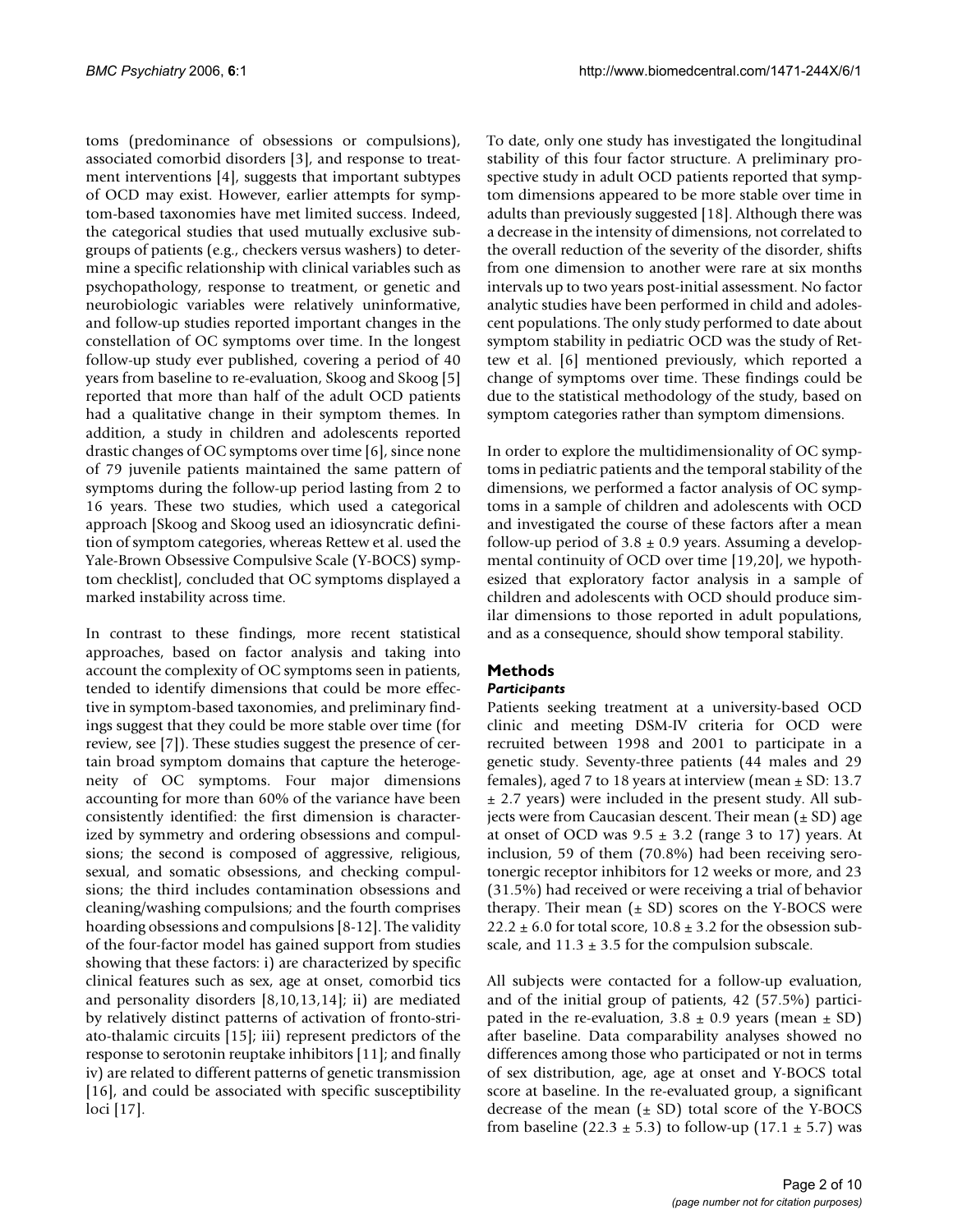*(page number not for citation purposes)*

| Symptom category in<br>the Yale-BOCS | Symptoms present at baseline |                        |                           |                                 |                        |                           | Symptoms present at follow-up ( $n = 42$ ) |                        |                           | Patients whose symptoms<br>changed ( $n = 42$ ) |
|--------------------------------------|------------------------------|------------------------|---------------------------|---------------------------------|------------------------|---------------------------|--------------------------------------------|------------------------|---------------------------|-------------------------------------------------|
|                                      | Entire sample ( $n = 73$ )   |                        |                           | Reevaluated sample ( $n = 42$ ) |                        |                           |                                            |                        |                           |                                                 |
|                                      | n (%)                        | mean (SD) <sup>a</sup> | median (IQR) <sup>a</sup> | n(%)                            | mean (SD) <sup>a</sup> | median (IQR) <sup>a</sup> | n (%)                                      | mean (SD) <sup>a</sup> | median (IQR) <sup>a</sup> | n (%)                                           |
| Obsessions                           |                              |                        |                           |                                 |                        |                           |                                            |                        |                           |                                                 |
| Aggressive                           | 35 (47.9)                    | 2.3(1.6)               | 2(2)                      | 21(50.0)                        | 2.1(1.3)               | 2(2)                      | 14(33.3)                                   | 1.8(1.4)               | $\mathbf{I}(\mathbf{I})$  | 17(40.5)                                        |
| Contamination                        | 33(45.2)                     | 2.6(1.4)               | 2(2)                      | 17(40.5)                        | 2.1(1.3)               | 2(2)                      | 14(33.3)                                   | 1.4(0.6)               | $\mathsf{I}(\mathsf{I})$  | 15(35.7)                                        |
| Sexualb                              | 10(13.7)                     |                        |                           | 4(9.5)                          |                        |                           | 5(11.9)                                    |                        |                           | 5(11.9)                                         |
| Hoardingb                            | 15(20.5)                     |                        |                           | 9(21.4)                         |                        |                           | 8(19.0)                                    |                        |                           | 11(26.2)                                        |
| Religious                            | 34 (46.6)                    | 1.3(0.5)               | I(I)                      | 20 (47.6)                       | 1.2(0.4)               | 1(0)                      | 11(26.2)                                   | 1.2(0.4)               | 1(0)                      | 19 (45.2) <sup>c</sup>                          |
| Symmetry                             | 28 (38.4)                    | 1.7(0.9)               |                           | 17(40.5)                        | 1.7(0.9)               | 1(2)                      | 13(31.0)                                   | 1.7(1.0)               | 1(2)                      | 12(28.6)                                        |
| Somatic                              | 34 (46.6)                    | 1.3(0.5)               | 1(1)                      | 22(52.3)                        | 1.3(0.5)               | $\mathsf{I}(\mathsf{I})$  | 14(33.3)                                   | 1.2(0.4)               | 1(0)                      | $14(33.3)^c$                                    |
| Compulsions                          |                              |                        |                           |                                 |                        |                           |                                            |                        |                           |                                                 |
| Cleaning                             | 31(42.5)                     | 1.6(0.8)               | $\mathsf{I}(\mathsf{I})$  | 16(38.1)                        | 1.7(0.8)               | $\mathsf{I}(\mathsf{I})$  | 11(26.2)                                   | 1.6(0.5)               | 1(1)                      | 11(26.2)                                        |
| Checking                             | 36(49.3)                     | 1.9(1.0)               | 2(1)                      | 18 (42.9)                       | 1.8(0.9)               | 2(1)                      | 13(31.0)                                   | 1.8(1.3)               | $\mathsf{I}(\mathsf{I})$  | 9(21.4)                                         |
| Repeating                            | 35 (47.9)                    | 1.5(0.5)               | 2(1)                      | 21(50.0)                        | 0.8(0.9)               | 2(1)                      | 14(33.3)                                   | 1.4(0.5)               | $\mathsf{I}(\mathsf{I})$  | $11 (26.2)^c$                                   |
| Countingb                            | 20(27.4)                     |                        |                           | 12(28.6)                        |                        |                           | 11(26.2)                                   |                        |                           | 13(31.0)                                        |
| Ordering                             | 28 (38.4)                    | 1.7(0.8)               | 2(1)                      | 15(35.7)                        | 1.7(0.8)               | 2(1)                      | 20(47.6)                                   | 1.6(0.5)               | 2(1)                      | 13(31.0)                                        |
| Hoardingb                            | 12(16.4)                     |                        |                           | 6(15.0)                         |                        |                           | 5(11.9)                                    |                        |                           | 7(16.7)                                         |

#### **Table 1: Symptoms categories at baseline and at follow-up among children and adolescents with OCD**

<sup>a</sup> Statistics were calculated in subjects reporting the symptom

**b**These categories contain only one item

Tendency for a significant change (McNemar's test,  $df = 1$ ,  $p = 0.06$ )

SD: standard deviation; IQR: interquartile range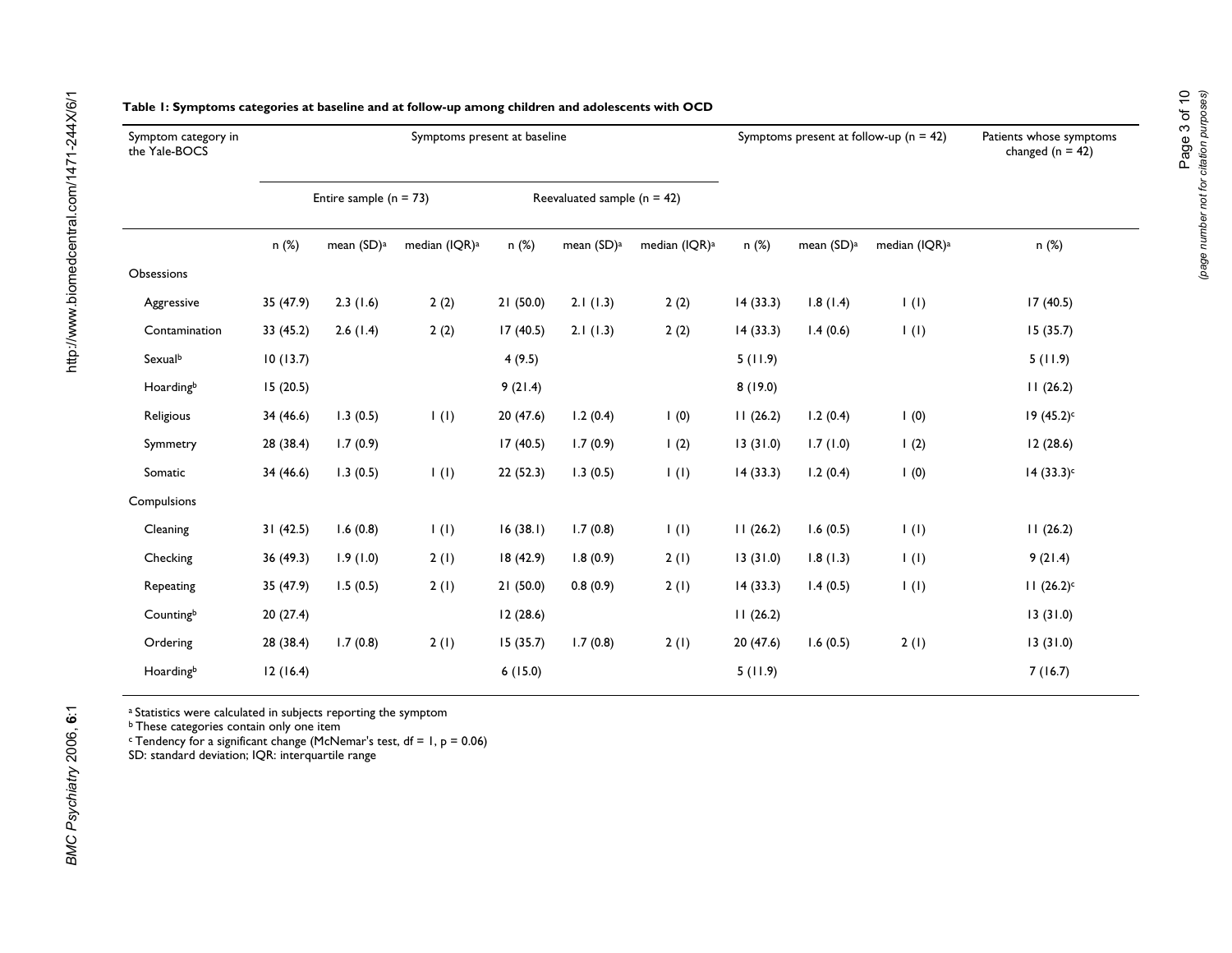|                            | Factor Loading                 |                    |                                     |                   |  |  |
|----------------------------|--------------------------------|--------------------|-------------------------------------|-------------------|--|--|
|                            | Factor I Symmetry/<br>Ordering | Factor 2 Obsessive | Factor 3 Contamination/<br>Cleaning | Factor 4 Hoarding |  |  |
| <b>Symptoms categories</b> |                                |                    |                                     |                   |  |  |
| Obsessions                 |                                |                    |                                     |                   |  |  |
| Aggressive                 | 0.30                           | 0.70               | 0.18                                | 0.20              |  |  |
| Contamination              | $-0.02$                        | 0.27               | 0.84                                | $-0.02$           |  |  |
| Sexual                     | 0.03                           | 0.86               | 0.15                                | 0.03              |  |  |
| Hoarding                   | 0.12                           | 0.21               | 0.02                                | 0.87              |  |  |
| Religious                  | 0.20                           | 0.29               | 0.63                                | 0.15              |  |  |
| Symmetry                   | 0.80                           | 0.02               | 0.17                                | 0.22              |  |  |
| Somatic                    | $-0.05$                        | 0.54               | 0.38                                | 0.37              |  |  |
| Compulsions                |                                |                    |                                     |                   |  |  |
| Cleaning                   | 0.36                           | $-0.24$            | 0.69                                | 0.07              |  |  |
| Checking                   | 0.61                           | 0.31               | 0.38                                | $-0.03$           |  |  |
| Repeating                  | 0.62                           | 0.56               | $-0.16$                             | 0.03              |  |  |
| Counting                   | 0.49                           | 0.56               | $-0.16$                             | 0.03              |  |  |
| Ordering                   | 0.83                           | 0.17               | $-0.06$                             | 0.25              |  |  |
| Hoarding                   | 0.40                           | $-0.08$            | 0.11                                | 0.73              |  |  |
| <b>Statistic</b>           |                                |                    |                                     |                   |  |  |
| Eigenvalue                 | 4.58                           | 1.65               | 1.42                                | 1.05              |  |  |
| Variance explained         | 35.2%                          | 12.7%              | 11.0%                               | 8.10%             |  |  |

**Table 2: Varimax rotated factor structure for Yale-Brown Obsessive Compulsive Scale Symptom Checklist Category Scores obtained in 73 OCD patients evaluated at baseline<sup>a</sup>**

a Based on the assumption that the scores on the 13 symptoms categories are normally distributed

observed (Student's paired t-test, two-tailed,  $t = 4.64$ , df = 41,  $p < 0.001$ ).

The proband's consent and written parental consent were obtained after the purpose of the study and the nature of the interviews were described in age-appropriate language. The clinicians who conducted the interviews were blind to the hypothesis. The Research Ethics Board of the Pitié-Salpêtrière hospital reviewed and approved the study (CCPPRB12-05).

#### *Clinical measures*

At baseline, lifetime psychiatric evaluation was carried out during a direct interview by trained psychiatrists using the Kiddie Schedule for Affective Disorders and Schizophrenia – Epidemiologic version [21]. Patients with comorbid diagnoses were not excluded from the study, provided that OCD was the dominant disorder for which treatment was sought. The collection of information concerning symptoms associated with OCD was done in a two-stage process. For the initial stage, the family self-report questionnaire designed by the Tourette Syndrome Association Genetic Consortium [1995 version], and based on the tic inventory and ordinal severity scales of the Yale Global Tic Severity Scale [22] and on the symptom checklist and ordinal scales of the Y-BOCS, was used [23]. Earlier versions of these instruments have been shown to have good agreement with expert clinicians rating of tic and OC symptom severity [24]. We decided to use the adult version of the Y-BOCS checklist instead of the children's version, as Rettew et al. 1992 [6] did to explore symptom stability in pediatric OCD. The children and the adult versions of the YBOCS are very similar: the ordinal scales of both versions are the same, and the seven major obsession categories and the six major compulsion categories are also the same. Only the miscellaneous obsessions and compulsions differ in the two versions, and are subdivided in the children version in miscellaneous, magical thinking/superstitions and excessive games categories. However, miscellaneous categories were not included in the factor analysis.

In a second stage, an experienced clinician reviewed these symptom ratings with each patient and their parents to ensure their accuracy and validity. At follow-up, performed  $3.8 \pm 0.9$  years after the initial evaluation, the family self-report questionnaire and the Y-BOCS scores were again filled-in with the help of a skilled psychiatrist.

#### *Data analysis*

The exploratory analysis of symptom dimensions was performed following the methods used in adults [10]. A principal component factor analysis with a varimax rotation was carried out on symptom counts from the 13 a priori categories in the Y-BOCS symptom checklist filled-in by patients at baseline. We summed the number of symp-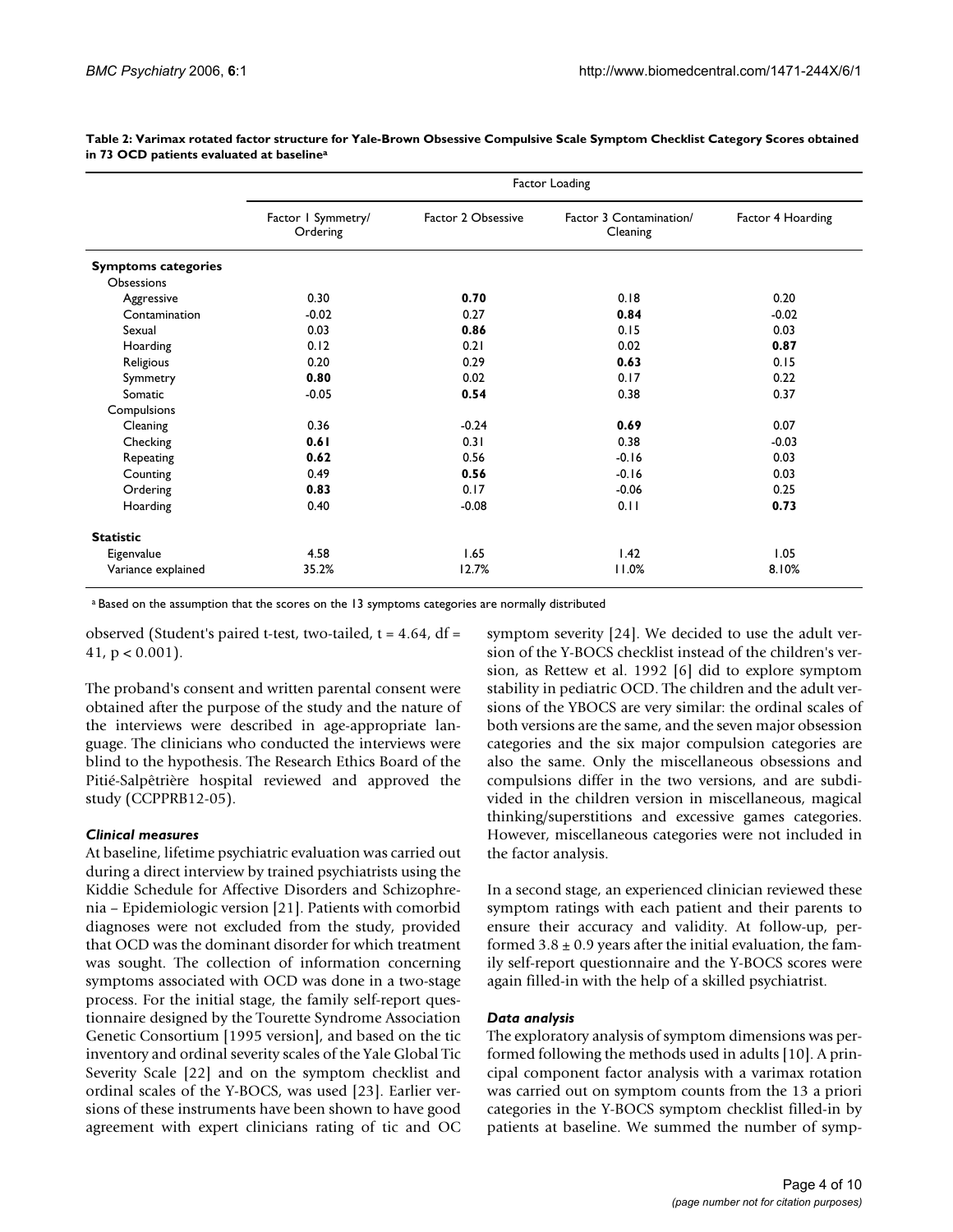

Symptom dimensions at baseline and at follow-up among 73 children and adolescents with OCD. Data represent the center, spread and skew of the distribution. \*\*\* p < 0.001 (Student's paired t-test, two-tailed, t = 4.80, df = 41).

toms present during the initial evaluation for each category in order to take maximum advantage of the variance within each of the data sets. The patients' scores on the symptom dimensions were computed by multiplying the respective category-specific coefficients by the number of items endorsed for each of the 13 symptom categories by each participant.

At follow-up, the stability of OC symptoms was explored using the methods described by Mataix-Cols et al. [18]. First, we estimated for each of the 13 Y-BOCS symptom categories the probability that symptoms changed or remained unchanged between baseline and follow-up using the McNemar's test. Second, we explored the stability of OCD symptom dimensions. Patients' scores on the symptom dimensions were obtained by multiplying the respective category-specific coefficients identified at baseline by the number of items endorsed for each of the 13 symptom categories by each participant during the second evaluation. We then performed a series of stepwise multiple regression models in which each symptom dimension at follow-up was the dependent variable and all four OCD dimensions at baseline were entered as independent variables. All statistical analyses were performed with the aid of SPSS/PC+ computer software.

#### **Results**

#### *Symptom categories of obsessions and compulsions at baseline and follow-up*

Frequencies of the 13 major symptom categories (seven categories of obsessions and six categories of compulsions) of the Yale-Brown checklist at baseline and followup are shown in Table 1. Most of our patients maintained their symptoms across follow-up. However, we observed a slight but significant tendency for change during followup in religious and somatic obsessions and in repeating compulsions. In addition, about one third of the patients showed modifications in aggressive and contamination obsessions and in cleaning, counting and ordering compulsions across time, albeit not statistically significant. A large majority of patients reported symptoms that spanned between the different categories. Specifically, at baseline, patients had symptoms belonging to  $2.6 \pm 2.1$ categories of obsessions (among seven) and to  $2.2 \pm 1.8$ categories of compulsions (among six). At follow-up, we observed a significant decrease in the number of categories of obsessions  $(1.9 \pm 2.0)$ , but not in the number of categories of compulsions  $(1.8 \pm 1.7)$  (Wilcoxon two sample test,  $z = -2.43$ ,  $p = 0.02$  and  $z = -0.75$ ,  $p = 0.45$ , respectively). Since a significant decrease in the severity of OCD was observed during follow-up, analyses with the percent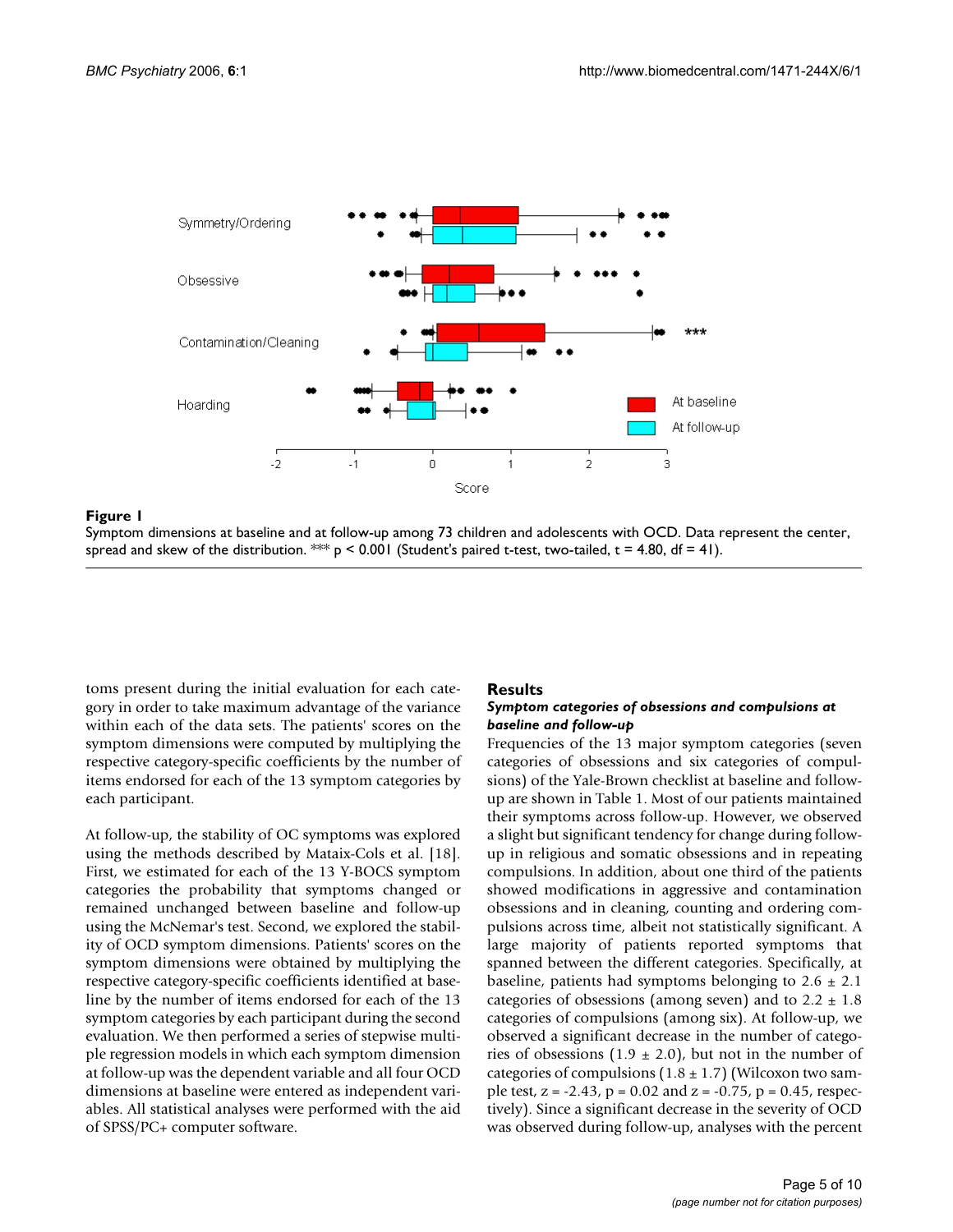|                                   | <b>OCD</b> dimensions at follow-up |                  |                        |          |  |  |  |
|-----------------------------------|------------------------------------|------------------|------------------------|----------|--|--|--|
|                                   | Symmetry/Ordering                  | <b>Obsessive</b> | Contamination/Cleaning | Hoarding |  |  |  |
| <b>OCD</b> dimensions at baseline |                                    |                  |                        |          |  |  |  |
| Symmetry/Ordering                 | 0.59 <sup>b</sup>                  | 0.07             | $-0.36d$               | $-0.19$  |  |  |  |
| Obsessive                         | 0.09                               | 0.39c            | 0.22                   | $-0.25$  |  |  |  |
| Contamination/Cleaning            | 0.05                               | $-0.04$          | 0.58 <sup>b</sup>      | $-0.22$  |  |  |  |
| Hoarding                          | 0.06                               | $-0.11$          | $-0.33d$               | 0.24     |  |  |  |

**Table 3: Partial correlations of OCD symptom dimensions at baseline and follow-up, determined by multiple regression analyses<sup>a</sup>**

a R<sup>2</sup> ranged from 0.15 to 0.50;  $b$  p < 0.001;  $c$  p < 0.01;  $d$  p < 0.05

drop of the total Y-BOCS over the follow-up period as a co-variable were performed. They yielded non significant coefficients.

#### *Exploratory factor-analysis of symptom dimensions at baseline*

The principal-component factor analysis based on symptom categories suggested the presence of four factors with eigenvalues > 1.0, accounting for more than 64% of the total variance (Table 2). The first factor, which was named symmetry/ordering dimension, represented 35% of the total variance and included symmetry obsessions and ordering, repeating and checking compulsions, with loadings ranging from 0.61 to 0.83. The second factor, which reflected an obsessive dimension, represented 13% of the variance and was composed of aggressive, sexual and somatic obsessions, associated with counting compulsions; all loadings ranged from 0.54 to 0.86. The third factor, named contamination/cleaning dimension, accounted for 11% of the variance and was composed of contamination and religious obsessions, associated with cleaning compulsions, with loadings ranging from 0.63 to 0.84. The fourth and smallest factor, which was named hoarding dimension, accounted for 8% of the variance and included hoarding obsessions and compulsions, with a loading of 0.87 and 0.73, respectively.

### *Stability of symptom dimensions from baseline to followup*

The symmetry/ordering dimension, the obsessive dimension and the hoarding dimension remained unchanged across time (Student's paired t-tests, two-tailed, t = 0.29, df  $= 41$ ,  $p = 0.77$ ;  $t = 0.90$ ,  $df = 41$ ,  $p = 0.37$ ;  $t = -0.45$ ,  $df = 41$ ,  $p = 0.66$ , respectively). By contrast, the contamination/ cleaning dimension was significantly modified between baseline and follow-up (Student's paired t-test, two-tailed,  $t = 4.80$ ,  $df = 41$ ,  $p < 0.001$ ) (Figure 1). Analysis with the percent drop of the total Y-BOCS over the follow-up period as a co-variable yielded a non significant coefficient. Multiple regression analyses showed strong partial correlations between each dimension at baseline and at the time of re-evaluation, except for the hoarding dimension (Table 3). Cross-dimensional correlations were rare and limited to the contamination/cleaning dimension, which showed small and negative correlations with the hoarding and symmetry/ordering dimensions.

### **Discussion**

This study was designed to perform an exploratory factor analysis of OC symptoms in a sample of children and adolescents with OCD and to investigate the course of factors after a period of four years in average. We report for the first time that four symptom dimensions, remarkably similar to those previously described in adults, underlined the heterogeneity of OC symptoms in children and adolescents. Moreover, after follow-up, the symptom dimensions identified remained essentially unchanged. The changes concerned mainly the intensity of dimensions rather than shifts from one dimension to another, and were not correlated with the overall reduction in OCD severity over time.

#### *Symptom dimensions in children and adults*

The four factors solution that emerged and best explained the phenotypic variance in our sample of juvenile OCD patients shows a high degree of consistency with the five large exploratory studies previously performed in adult samples [8-12]. The multidimensionality of OC symptoms was also supported by a confirmatory study performed in a large sample of OCD adult patients [25] that tested different models of symptom groupings and found that only the model composed of four factors fitted adequately.

The first factor that we observed, regrouping symmetry obsessions and ordering, repeating and checking compulsions, was also reported in adults. The symmetry obsessions and ordering and repeating compulsions have been reported to be associated and constitute a single dimension in the majority of studies performed in adults. In contrast, the presence of checking compulsions in this dimension is somewhat surprising. However, it has been recently suggested that the checking category could be a heterogeneous entity, i.e., that some symptoms could be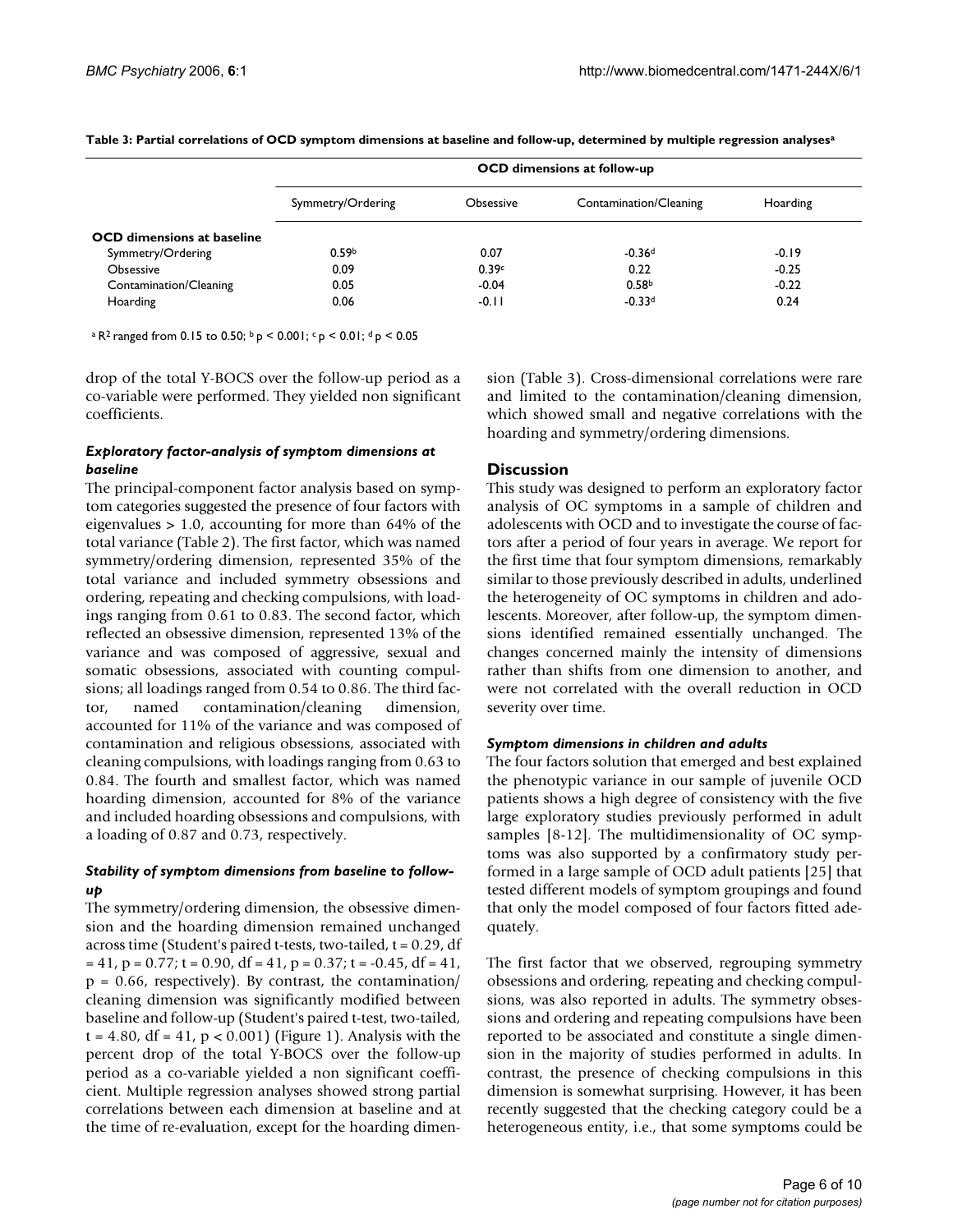associated with one dimension and the others with other dimensions [25]. Indeed, in a confirmatory analysis, Summerfeldt et al. [25] observed that the loadings of checking compulsion items on the predicted factor one spanned from 0.19 to 0.66. This could explain discrepancies between studies in which checking was found to be associated with contamination and cleaning symptoms [8], with aggressive, sexual, and religious obsessions [10], or with symmetry, ordering and repeating symptoms in our study. Thus, the integration of the checking category in a specific dimension could depend on clinical characteristics that are not directly related to the theme of the associated obsessions and/or compulsions. Specifically, the presence of comorbid chronic tics or Tourette's syndrome could influence the integration of checking items in a specific dimension. Leckman et al. [10] reported that OCD patients with comorbid chronic tic disorder or Tourette's syndrome had high loading on both obsessions and checking as well as symmetry and ordering factors. Given that 50% of our patients had a comorbid chronic disorder [26], this could explain why checking was associated with symmetry, ordering, and repeating symptoms.

The second factor that we obtained was composed essentially of aggressive, sexual and somatic obsessions. A similar dimension was also reported in studies performed in adults and seems to correspond to the pure obsessions factor described by Baer [8], and to the obsessive component of the aggressive/checking factor obtained by Leckman et al. [10], Summerfeldt et al. [25], and Cavalini et al. [9]. However, in our sample of juvenile patients, religious symptoms were not included in this 'obsessive factor' but in the contamination/cleaning factor. Discrepancies between our results and studies performed in adults could be specifically explained by differences in the chronological age of the patients enrolled in the studies. The emergence of religious obsessions is known to depend on the age of patients. Children have less frequent religious worries than adolescents [27] or adults [28]. Nevertheless, the relationship between religious obsessions and the contamination/cleaning factor observed in our study had been suggested previously. A strong correlation  $(r = 0.63)$ between the contamination/cleaning factor and the aggressive/checking factor, which contains the religious category, was reported in adults [29].

The symptomatic structure of the third and the fourth factors that we obtained in our child and adolescent population, were consistent with factors described in all studies performed in adults (with the exception of the religious obsessions discussed above). The hoarding dimension, in particular, has been reported to be associated with increased psychiatric comorbidity, as well as with poor response to serotonergic inhibitors and to cognitive behavioral therapies [11]. The specificity of this dimension has also gained support from genetic and functional imaging studies. The hoarding dimension has recently been used as a dichotomous and a quantitative trait in a genome wide scan in sib pairs with Tourette's syndrome [17]. Two specific loci on 5q and 4q could participate in the hoarding phenotype. Moreover, the left precentral gyrus and right orbitofrontal cortex are specifically activated during the provocation of hoarding-related anxiety in OCD [15].

#### *Symptom dimensions stability*

Consistent with our initial hypothesis, the four factors that emerged from our baseline analysis in children and adolescents remained mainly unchanged across time. Within comparisons revealed that the symmetry/ordering, the obsessive, and the hoarding dimensions were unmodified across time. Only the contamination/cleaning dimension decreased, as previously reported by Mataix-Cols et al. [18] in adults. The reasons for the changes within the contamination/cleaning dimension but not in the other dimensions remain unclear. Certain dimensions could be more resistant to treatment [4,11], thus explaining why they remain unchanged across time. However, the contamination/cleaning dimension decreased independently of the reduction in OCD severity.

The naturalistic evolution of the disorder could partially explain these results. Indeed, the evolution of the disorder appears to be associated with a reduction in the multiplicity of OC symptoms independently of the severity of the disorder. This hypothesis may explain why Rettew et al. [6] and us observed a significant decrease in the number of obsession categories during follow-up, independently of the severity of the disorder. However, further studies, with a rigorous assessment of treatments used (cognitive behavior therapy and/or serotonergic inhibitors) and of clinical responses to treatments are needed.

Multiple regression analyses also reinforced the hypothesis that OC symptoms are stable over time. Shifts from one dimension to another were rare. The scores at the time of the reassessment of the symmetry/ordering, obsessive, and contamination/cleaning dimensions, were highly correlated to their scores at baseline. The hoarding dimension also showed a slight but non significant correlation between its scores at baseline and follow-up. However, the partial correlations that we obtained in our study (0.24 to 0.59) were weaker than those reported by Mataix-Cols et al. [18] in adults (0.40 to 0.86). Three main factors might explain this discrepancy. First, the size of our sample was limited, so the correlation coefficients we obtained could be less reliable than those estimated from larger samples. Second, the follow-up period was longer in our study than in that published by Mataix-Cols and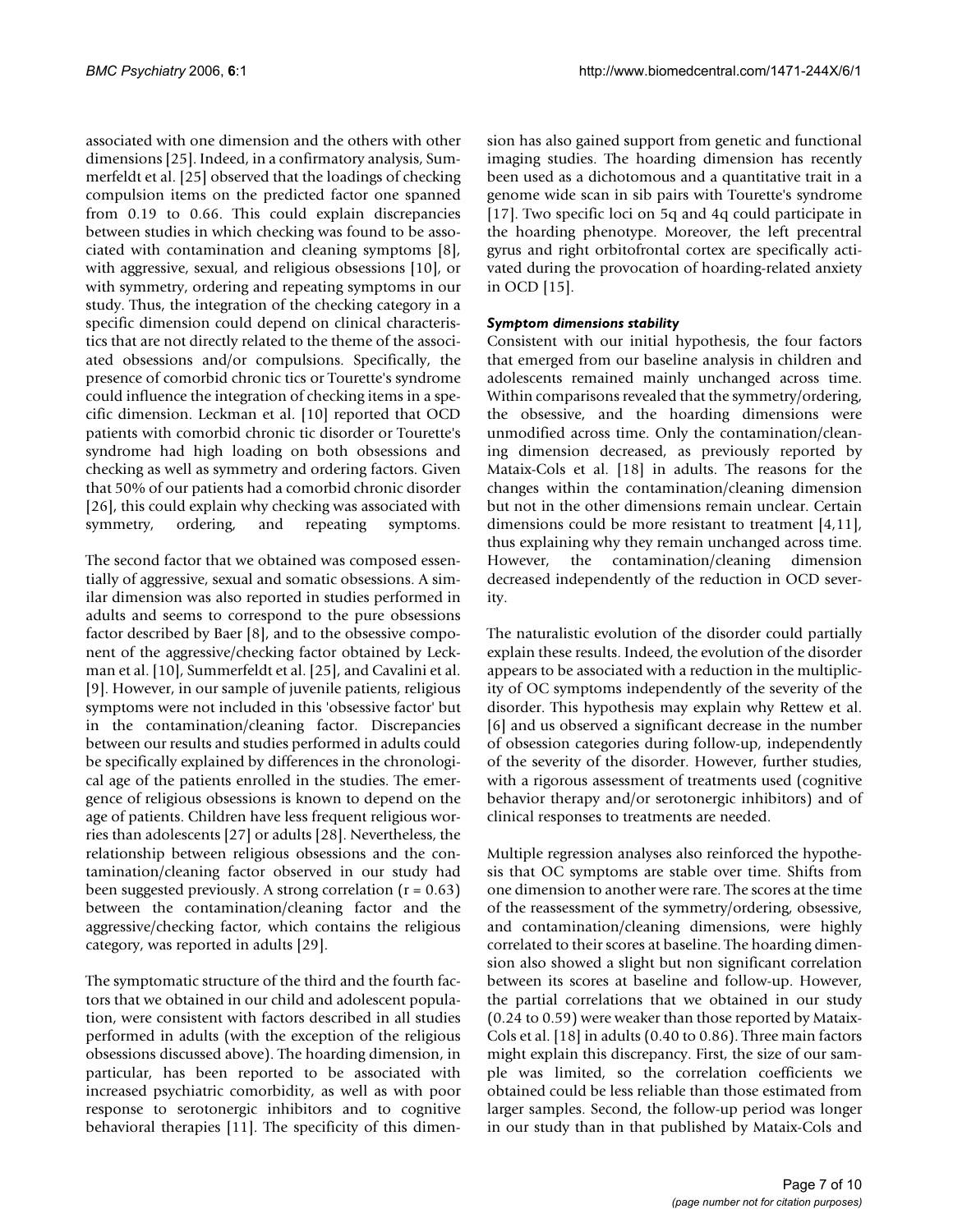co-workers (four years versus two years, respectively) and could thus explain why we observed a higher variability of symptom dimensions across time. Moreover, the re-evaluation of OC symptoms three times during the two years of follow-up in the study of Mataix-Cols et al. could have led to an overestimation of symptom stability induced by a rememoration bias. In our study, patients only re-fulfilled the questionnaire at the end of follow-up. Third, although our results showed that after follow-up the symptom dimensions identified remained essentially unmodified, about one third of children and adolescents in our sample showed modifications in most OC categories. By contrast, in the study of Mataix-Cols et al. [18], about 12.6 % of patients (6 to 22) showed modifications in symptom categories of the Y-BOCS after one to two years of follow-up. Thus, symptoms could be less stable in children than in adults when using both categorical and dimensional approaches.

Our results contrast with the marked variability of OC symptoms across time in children and adolescents initially reported by Rettew and co-workers [6]. These discrepancies are probably due to differences in the statistic methodology used in the two studies. Specifically, these authors concluded about that instability of OC symptoms studying symptom categories rather than symptom dimensions. Based on categories, we also observed that about one third of OCD children and adolescents in our sample showed modifications in most OC categories. Furthermore, it should be noted that although none of patients included in the report by Rettew et al. maintained the same constellation of symptoms across time, they found no significant differences in the rates of OC symptom categories that faded, emerged, or were maintained, whatever the categories. The authors only suggested that more changes could happen for religious, ordering, hoarding and somatic categories. This is in agreement with what we observed for religious and somatic obsessions in our sample. Finally, our patients reported many different symptoms spanning several categories, with a significant decrease in the number of obsessions across time but not of the compulsions, similarly to the findings reported by Rettew et al. [6]. Thus, when both studies are compared using similar statistic methodology, the results are not so divergent.

#### *Limitations*

A number of methodological limitations in our study should be noted. First, the statistical methods used in this report to perform a factor analysis could bias the results. The Kaiser rule (eigenvalues >1) applied to determine the number of factors may lead to an overestimation of their number [29]. However, our study is the first to explore factor OC symptom structure in children and adolescents, and our results are in remarkable agreement with those of exploratory and confirmatory factor analytic studies in adults, consistently showing the emergence of the same four factors as the best-fit model.

Second, factor-analytic solutions are partly a function of the variables entered into the analysis. When different variables are entered, different factors may appear. The factorial structure obtained in our study largely depends on the major categories of the Y-BOCS, but exclude, as most of the studies in adults, miscellaneous obsessions and compulsions categories. The exclusion of these symptoms is not without consequence, since some of them are determinant in OCD phenotypic characterization. For instance, mental compulsions, which belong to the miscellaneous category, are among the most common compulsions in children [30], and are considered especially difficult to treat [31]. A recent study conducted in adults showed that miscellaneous symptoms could load nicely in the four main symptom dimensions [32]. Therefore, the dimensions that emerge from the factor analysis draw up a precise view of the major categories of the symptoms in the Y-BOCS, but a partial view of the symptomatic diversity of the disorder.

Third, one of the major limitations of our study is the restricted size of our sample. Factor analysis is very sensitive to the sizes of correlation, and correlation coefficients tend to be less reliable when estimated from small sample sizes [33]. It should be noted however, that the validity of factor analyses depends more on the loading and the number of the factors obtained than on the number of patients included. If the correlations are strong and a few, distinct factors are identified, small samples could be adequate. The factor loadings that we obtained in our study were in accordance with loading suggested by DeGeus and Denys [34], and the factor solution that we obtained was limited to four factors. In our sample of 73 patients included at baseline, the 95% confidence interval for an *r* value of 0.55 runs between 0.36 and 0.70. This kind of potential variability could greatly influence the factor structure. For instance, the counting compulsions, included in the second factor in our study (loading 0.56), could also be associated with the symmetry/ordering factor (loading 0.49) usually observed in previous reports.

Fourth, the follow-up period varied among patients from 1.3 to 5.3 years, so we do not know whether a more homogenous follow-up period would have given a different outcome. Fifth, the rate of patients that accepted to participate in the re-assessment was relatively low (57.5%) when compared, for example, to the report of Leonard et al. [35], where 89% of OCD patients were seen in person two to seven years after the initial assessment. These discrepancies could be due, in part, to the OCD severity of patients included at baseline. Leonard et al.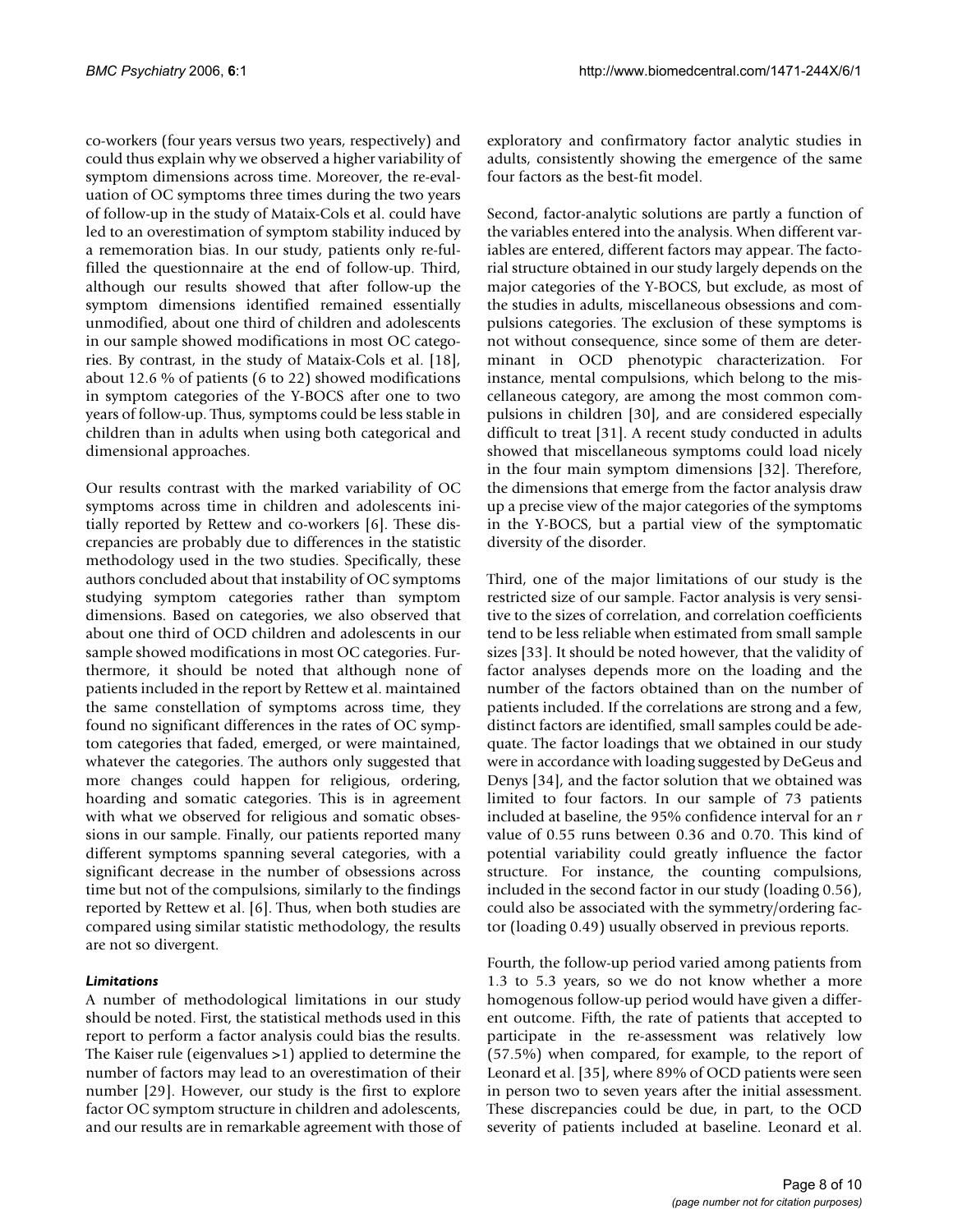[35] re-evaluated a sample of patients that were hospitalized and had a severe OCD at the time of baseline inclusion. Wewetzer et al. [36], who primarily included in- and out- patients as we did, reported similar difficulties to reassess juvenile OCD patients after follow-up, since only 49.5 % of their initial cohort was re-examined. The last limitation of our study concerns the inhomogeneous age of patients included in the study (7 to 18 years). We chose not to subdivide the patients in subgroups according to age because of the limited size of our sample. Additional investigations of symptom dimensions in large and homogenous groups of prepubescent children and adolescents are needed to further understand the course of OC symptoms in young patients.

#### **Conclusion**

The present findings show for the first time that four symptom dimensions, similar to those previously described in adults and relatively stable overtime, underline the heterogeneity of OC symptoms in children and adolescents. The presence of clinical factors that are stable from childhood to adulthood strengthen the interest for investigating the clinical, neurobiological and genetic heterogeneity of OCD using a dimension-based approach. Working with subgroups defined according to dimensions may facilitate the identification of more specific etiopathogenic features underlying each of the dimension subgroups as well as factors implicated in the emergence of the disorder.

#### **Competing interests**

The author(s) declare that they have no competing interests.

#### **Authors' contributions**

RD conceived of the study, participated in data collection, interpreted the results, and drafted the manuscript. AB participated in the study design and data collection. CB participated in the interpretation of the results and in writing the manuscript. FM helped with the statistical analyses. NC helped to collect the data. ML was the principal investigator. All authors read and approved the final manuscript.

#### **Acknowledgements**

RD is supported by a fellowship from the Fondation pour la Recherche Médicale and NC was the recipient of a fellowship from the INSERM. The authors thank the patients and their families who made this research possible, and the Centre d'Investigation Clinique, Hôpital Robert Debré, for technical assistance.

#### **References**

- 1. Rasmussen SA, Eisen JL: **[Clinical and epidemiologic findings of](http://www.ncbi.nlm.nih.gov/entrez/query.fcgi?cmd=Retrieve&db=PubMed&dopt=Abstract&list_uids=3153510) [significance to neuropharmacologic trials in OCD.](http://www.ncbi.nlm.nih.gov/entrez/query.fcgi?cmd=Retrieve&db=PubMed&dopt=Abstract&list_uids=3153510)** *Psychopharmacol Bull* 1988, **24:**466-470.
- 2. Delorme R, Golmard JL, Chabane N, Millet B, Krebs MO, Mouren-Simeoni MC, Leboyer M: **Admixture analysis of age at onset in**

**obsessive compulsive disorder.** *Psychol Medicine* 2005, **35:**237-243.

- 3. Nestadt G, Addington A, Samuels J, Liang KY, Bienvenu OJ, Riddle M, Grados M, Hoehn-Saric R, Cullen B: **[The identification of OCD](http://www.ncbi.nlm.nih.gov/entrez/query.fcgi?cmd=Retrieve&db=PubMed&dopt=Abstract&list_uids=12742679)[related subgroups based on comorbidity.](http://www.ncbi.nlm.nih.gov/entrez/query.fcgi?cmd=Retrieve&db=PubMed&dopt=Abstract&list_uids=12742679)** *Biol Psychiatry* 2003, **53:**914-920.
- 4. Alonso P, Menchon JM, Pifarre J, Mataix-Cols D, Torres L, Salgado P, Vallejo J: **[Long-term follow-up and predictors of clinical out](http://www.ncbi.nlm.nih.gov/entrez/query.fcgi?cmd=Retrieve&db=PubMed&dopt=Abstract&list_uids=11488364)[come in obsessive-compulsive patients treated with serot](http://www.ncbi.nlm.nih.gov/entrez/query.fcgi?cmd=Retrieve&db=PubMed&dopt=Abstract&list_uids=11488364)[onin reuptake inhibitors and behavioral therapy.](http://www.ncbi.nlm.nih.gov/entrez/query.fcgi?cmd=Retrieve&db=PubMed&dopt=Abstract&list_uids=11488364)** *J Clin Psychiatry* 2001, **62:**535-540.
- Skoog G, Skoog I: [A 40-year follow-up of patients with obses](http://www.ncbi.nlm.nih.gov/entrez/query.fcgi?cmd=Retrieve&db=PubMed&dopt=Abstract&list_uids=10025435)**[sive-compulsive disorder.](http://www.ncbi.nlm.nih.gov/entrez/query.fcgi?cmd=Retrieve&db=PubMed&dopt=Abstract&list_uids=10025435)** *Arch Gen Psychiatry* 1999, **56:**121-127.
- 6. Rettew DC, Swedo SE, Leonard HL, Lenane MC, Rapoport JL: **[Obsessions and compulsions across time in 79 children and](http://www.ncbi.nlm.nih.gov/entrez/query.fcgi?cmd=Retrieve&db=PubMed&dopt=Abstract&list_uids=1429404) [adolescents with obsessive-compulsive disorder.](http://www.ncbi.nlm.nih.gov/entrez/query.fcgi?cmd=Retrieve&db=PubMed&dopt=Abstract&list_uids=1429404)** *J Am Acad Child Adolesc Psychiatry* 1992, **31:**1050-1056.
- 7. Mataix-Cols D, do Rosario-Campos MC, Leckman JF: **[A multidi](http://www.ncbi.nlm.nih.gov/entrez/query.fcgi?cmd=Retrieve&db=PubMed&dopt=Abstract&list_uids=15677583)[mensional model of obsessive-compulsive disorder.](http://www.ncbi.nlm.nih.gov/entrez/query.fcgi?cmd=Retrieve&db=PubMed&dopt=Abstract&list_uids=15677583)** *Am J Psychiatry* 2005, **162:**228-238.
- 8. Baer L: **Factor analysis of symptom subtypes of obsessive compulsive disorder and their relation to personality and tic disorders.** *J Clin Psychiatry* 1994:18-23.
- 9. Cavallini MC, Di Bella D, Siliprandi F, Malchiodi F, Bellodi L: **[Explor](http://www.ncbi.nlm.nih.gov/entrez/query.fcgi?cmd=Retrieve&db=PubMed&dopt=Abstract&list_uids=11920862)[atory factor analysis of obsessive-compulsive patients and](http://www.ncbi.nlm.nih.gov/entrez/query.fcgi?cmd=Retrieve&db=PubMed&dopt=Abstract&list_uids=11920862) [association with 5-HTTLPR polymorphism.](http://www.ncbi.nlm.nih.gov/entrez/query.fcgi?cmd=Retrieve&db=PubMed&dopt=Abstract&list_uids=11920862)** *Am J Med Genet* 2002, **114:**347-353.
- 10. Leckman JF, Grice DE, Boardman J, Zhang H, Vitale A, Bondi C, Alsobrook J, Peterson BS, Cohen DJ, Rasmussen SA, Goodman WK, McDougle CJ, Pauls DL: **[Symptoms of obsessive-compulsive dis](http://www.ncbi.nlm.nih.gov/entrez/query.fcgi?cmd=Retrieve&db=PubMed&dopt=Abstract&list_uids=9210740)[order.](http://www.ncbi.nlm.nih.gov/entrez/query.fcgi?cmd=Retrieve&db=PubMed&dopt=Abstract&list_uids=9210740)** *Am J Psychiatry* 1997, **154:**911-917.
- 11. Mataix-Cols D, Rauch SL, Manzo PA, Jenike MA, Baer L: **[Use of fac](http://www.ncbi.nlm.nih.gov/entrez/query.fcgi?cmd=Retrieve&db=PubMed&dopt=Abstract&list_uids=10484953)tor-analyzed symptom dimensions to predict outcome with [serotonin reuptake inhibitors and placebo in the treatment](http://www.ncbi.nlm.nih.gov/entrez/query.fcgi?cmd=Retrieve&db=PubMed&dopt=Abstract&list_uids=10484953) of obsessive-compulsive disorder.** Am J Psychiatry 1999, [of obsessive-compulsive disorder.](http://www.ncbi.nlm.nih.gov/entrez/query.fcgi?cmd=Retrieve&db=PubMed&dopt=Abstract&list_uids=10484953) **156:**1409-1416.
- 12. Summerfeldt LJ, Richter MA, Anthony MM, Huta VM, Swinson RP: **Symptom structure in OCD: factor analytic evidence for subgroups.** In *Annual Meeting New Research Program and Abstracts Volume 480*. Washington, DC, American Psychiatric Association; 1997.
- 13. Mataix-Cols D, Baer L, Rauch SL, Jenike MA: **[Relation of factor](http://www.ncbi.nlm.nih.gov/entrez/query.fcgi?cmd=Retrieve&db=PubMed&dopt=Abstract&list_uids=11008855)[analyzed symptom dimensions of obsessive-compulsive dis](http://www.ncbi.nlm.nih.gov/entrez/query.fcgi?cmd=Retrieve&db=PubMed&dopt=Abstract&list_uids=11008855)[order to personality disorders.](http://www.ncbi.nlm.nih.gov/entrez/query.fcgi?cmd=Retrieve&db=PubMed&dopt=Abstract&list_uids=11008855)** *Acta Psychiatr Scand* 2000, **102:**199-202.
- 14. Leckman JF, Pauls DL, Zhang H, Rosario-Campos MC, Katsovich L, Kidd KK, Pakstis AJ, Alsobrook JP, Robertson MM, McMahon WM, Walkup JT, van de Wetering BJ, King RA, Cohen DJ, Tourette Syndrome Association International Consortium for Genetics: **[Obses](http://www.ncbi.nlm.nih.gov/entrez/query.fcgi?cmd=Retrieve&db=PubMed&dopt=Abstract&list_uids=12497616)[sive-compulsive symptom dimensions in affected sibling](http://www.ncbi.nlm.nih.gov/entrez/query.fcgi?cmd=Retrieve&db=PubMed&dopt=Abstract&list_uids=12497616) [pairs diagnosed with Gilles de la Tourette syndrome.](http://www.ncbi.nlm.nih.gov/entrez/query.fcgi?cmd=Retrieve&db=PubMed&dopt=Abstract&list_uids=12497616)** *Am J Med Genet B Neuropsychiatr Genet* 2003, **116:**60-68.
- 15. Mataix-Cols D, Wooderson S, Lawrence N, Brammer MJ, Speckens A, Phillips ML: **[Distinct neural correlates of washing, checking,](http://www.ncbi.nlm.nih.gov/entrez/query.fcgi?cmd=Retrieve&db=PubMed&dopt=Abstract&list_uids=15184236) [and hoarding symptom dimensions in obsessive-compulsive](http://www.ncbi.nlm.nih.gov/entrez/query.fcgi?cmd=Retrieve&db=PubMed&dopt=Abstract&list_uids=15184236) [disorder.](http://www.ncbi.nlm.nih.gov/entrez/query.fcgi?cmd=Retrieve&db=PubMed&dopt=Abstract&list_uids=15184236)** *Arch Gen Psychiatry* 2004, **61:**564-576.
- 16. Alsobrook JP II, Leckman JF, Goodman WK, Rasmussen SA, Pauls DL: **[Segregation analysis of obsessive-compulsive disorder using](http://www.ncbi.nlm.nih.gov/entrez/query.fcgi?cmd=Retrieve&db=PubMed&dopt=Abstract&list_uids=10581488) [symptom-based factor scores.](http://www.ncbi.nlm.nih.gov/entrez/query.fcgi?cmd=Retrieve&db=PubMed&dopt=Abstract&list_uids=10581488)** *Am J Med Genet* 1999, **88:**669-675.
- 17. Zhang H, Leckman JF, Pauls DL, Tsai CP, Kidd KK, Campos MR, Tourette Syndrome Association International Consortium for Genetics: **[Genomewide scan of hoarding in sib pairs in which both](http://www.ncbi.nlm.nih.gov/entrez/query.fcgi?cmd=Retrieve&db=PubMed&dopt=Abstract&list_uids=11840360) [sibs have Gilles de la Tourette syndrome.](http://www.ncbi.nlm.nih.gov/entrez/query.fcgi?cmd=Retrieve&db=PubMed&dopt=Abstract&list_uids=11840360)** *Am J Hum Genet* 2002, **70:**896-904.
- 18. Mataix-Cols D, Rauch SL, Baer L, Eisen JL, Shera DM, Goodman WK, Rasmussen SA, Jenike MA: **[Symptom stability in adult obsessive](http://www.ncbi.nlm.nih.gov/entrez/query.fcgi?cmd=Retrieve&db=PubMed&dopt=Abstract&list_uids=11823269)[compulsive disorder: data from a naturalistic two-year fol](http://www.ncbi.nlm.nih.gov/entrez/query.fcgi?cmd=Retrieve&db=PubMed&dopt=Abstract&list_uids=11823269)[low-up study.](http://www.ncbi.nlm.nih.gov/entrez/query.fcgi?cmd=Retrieve&db=PubMed&dopt=Abstract&list_uids=11823269)** *Am J Psychiatry* 2002, **159:**263-268.
- 19. Flament MF, Koby E, Rapoport JL, Berg CJ, Zahn T, Cox C, Denckla M, Lenane M: **[Childhood obsessive-compulsive disorder: a pro](http://www.ncbi.nlm.nih.gov/entrez/query.fcgi?cmd=Retrieve&db=PubMed&dopt=Abstract&list_uids=2318919)[spective follow-up study.](http://www.ncbi.nlm.nih.gov/entrez/query.fcgi?cmd=Retrieve&db=PubMed&dopt=Abstract&list_uids=2318919)** *J Child Psychol Psychiatry* 1990, **31:**363-380.
- 20. Swedo SE, Rapoport JL, Leonard H, Lenane M, Cheslow D: **[Obses](http://www.ncbi.nlm.nih.gov/entrez/query.fcgi?cmd=Retrieve&db=PubMed&dopt=Abstract&list_uids=2930330)[sive-compulsive disorder in children and adolescents. Clini](http://www.ncbi.nlm.nih.gov/entrez/query.fcgi?cmd=Retrieve&db=PubMed&dopt=Abstract&list_uids=2930330)-**